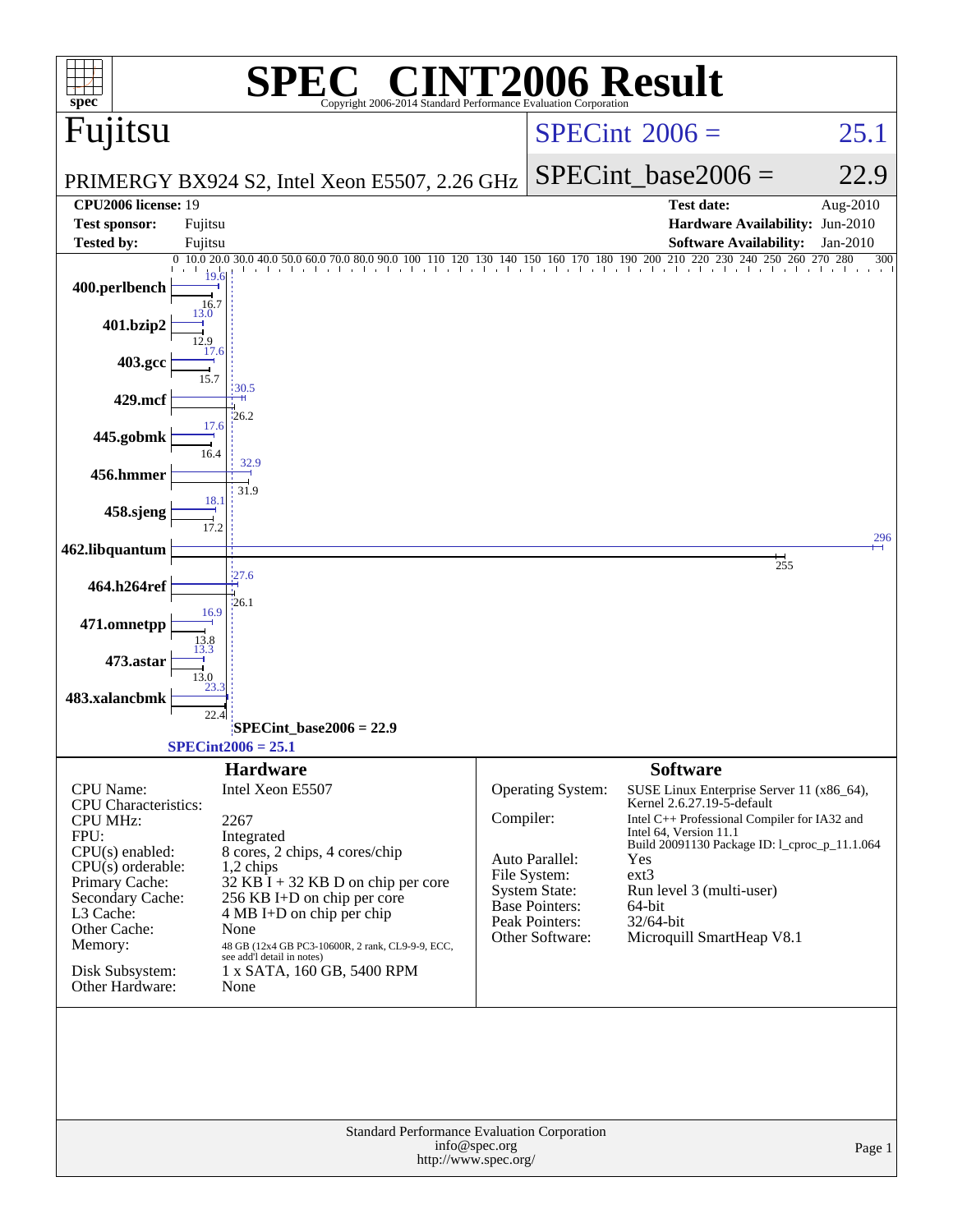

# **[SPEC CINT2006 Result](http://www.spec.org/auto/cpu2006/Docs/result-fields.html#SPECCINT2006Result)**

# Fujitsu

## $SPECint2006 =$  25.1

PRIMERGY BX924 S2, Intel Xeon E5507, 2.26 GHz

**[CPU2006 license:](http://www.spec.org/auto/cpu2006/Docs/result-fields.html#CPU2006license)** 19 **[Test date:](http://www.spec.org/auto/cpu2006/Docs/result-fields.html#Testdate)** Aug-2010 **[Test sponsor:](http://www.spec.org/auto/cpu2006/Docs/result-fields.html#Testsponsor)** Fujitsu **[Hardware Availability:](http://www.spec.org/auto/cpu2006/Docs/result-fields.html#HardwareAvailability)** Jun-2010 **[Tested by:](http://www.spec.org/auto/cpu2006/Docs/result-fields.html#Testedby)** Fujitsu **[Software Availability:](http://www.spec.org/auto/cpu2006/Docs/result-fields.html#SoftwareAvailability)** Jan-2010

SPECint base2006 =  $22.9$ 

#### **[Results Table](http://www.spec.org/auto/cpu2006/Docs/result-fields.html#ResultsTable)**

|                   |                                                  |              | <b>Base</b>    |       |                |       |                                                     |              | <b>Peak</b>    |              |                |              |
|-------------------|--------------------------------------------------|--------------|----------------|-------|----------------|-------|-----------------------------------------------------|--------------|----------------|--------------|----------------|--------------|
| <b>Benchmark</b>  | <b>Seconds</b>                                   | <b>Ratio</b> | <b>Seconds</b> | Ratio | <b>Seconds</b> | Ratio | <b>Seconds</b>                                      | <b>Ratio</b> | <b>Seconds</b> | <b>Ratio</b> | <b>Seconds</b> | <b>Ratio</b> |
| $ 400$ .perlbench | 585                                              | 16.7         | 583            | 16.7  | 587            | 16.6  | 497                                                 | <b>19.6</b>  | 496            | 19.7         | 511            | 19.1         |
| 401.bzip2         | 749                                              | 12.9         | 751            | 12.8  | 744            | 13.0  | 744                                                 | <b>13.0</b>  | 744            | 13.0         | 753            | 12.8         |
| $403.\text{gcc}$  | 513                                              | 15.7         | 512            | 15.7  | 512            | 15.7  | 455                                                 | 17.7         | 458            | 17.6         | 456            | 17.6         |
| $429$ .mcf        | 348                                              | 26.2         | 348            | 26.2  | 348            | 26.2  | 312                                                 | 29.2         | 299            | 30.5         | 299            | 30.5         |
| $445$ .gobmk      | 642                                              | 16.4         | 640            | 16.4  | 638            | 16.4  | 597                                                 | 17.6         | 595            | 17.6         | 601            | 17.5         |
| $456.$ hmmer      | 292                                              | 31.9         | 293            | 31.9  | 293            | 31.9  | 283                                                 | 32.9         | 283            | 33.0         | 283            | 32.9         |
| $458$ .sjeng      | 702                                              | 17.2         | 701            | 17.3  | 703            | 17.2  | 667                                                 | 18.1         | 667            | 18.1         | 666            | 18.2         |
| 462.libquantum    | 81.2                                             | 255          | 81.2           | 255   | 82.4           | 251   | 71.1                                                | 292          | 70.0           | 296          | 70.0           | 296          |
| 464.h264ref       | 853                                              | 26.0         | 848            | 26.1  | 844            | 26.2  | 802                                                 | 27.6         | 801            | 27.6         | 800            | 27.7         |
| 471.omnetpp       | 452                                              | 13.8         | 453            | 13.8  | 450            | 13.9  | 370                                                 | 16.9         | 370            | 16.9         | 371            | 16.9         |
| $473$ . astar     | 541                                              | 13.0         | 542            | 13.0  | 550            | 12.8  | 528                                                 | 13.3         | 525            | 13.4         | 532            | 13.2         |
| 483.xalancbmk     | 308                                              | 22.4         | 311            | 22.2  | 303            | 22.7  | 298                                                 | 23.2         | 296            | 23.3         | 297            | 23.3         |
|                   | Decute ennoye in the endor in which they were my |              |                |       |                |       | Dold underlined text indicates a madian measurement |              |                |              |                |              |

Results appear in the [order in which they were run.](http://www.spec.org/auto/cpu2006/Docs/result-fields.html#RunOrder) Bold underlined text [indicates a median measurement.](http://www.spec.org/auto/cpu2006/Docs/result-fields.html#Median)

#### **[Operating System Notes](http://www.spec.org/auto/cpu2006/Docs/result-fields.html#OperatingSystemNotes)**

'ulimit -s unlimited' was used to set the stacksize to unlimited prior to run

#### **[Platform Notes](http://www.spec.org/auto/cpu2006/Docs/result-fields.html#PlatformNotes)**

The system automatically configures the memory to run at 800 MHz.

#### **[General Notes](http://www.spec.org/auto/cpu2006/Docs/result-fields.html#GeneralNotes)**

 OMP\_NUM\_THREADS set to number of cores KMP\_AFFINITY set to granularity=fine,scatter Binaries were compiled on SLES 10 with Binutils 2.18.50.0.7.20080502 For information about Fujitsu please visit: <http://www.fujitsu.com>

## **[Base Compiler Invocation](http://www.spec.org/auto/cpu2006/Docs/result-fields.html#BaseCompilerInvocation)**

[C benchmarks](http://www.spec.org/auto/cpu2006/Docs/result-fields.html#Cbenchmarks): [icc -m64](http://www.spec.org/cpu2006/results/res2010q3/cpu2006-20100813-12887.flags.html#user_CCbase_intel_icc_64bit_f346026e86af2a669e726fe758c88044)

[C++ benchmarks:](http://www.spec.org/auto/cpu2006/Docs/result-fields.html#CXXbenchmarks) [icpc -m64](http://www.spec.org/cpu2006/results/res2010q3/cpu2006-20100813-12887.flags.html#user_CXXbase_intel_icpc_64bit_fc66a5337ce925472a5c54ad6a0de310)

> Standard Performance Evaluation Corporation [info@spec.org](mailto:info@spec.org) <http://www.spec.org/>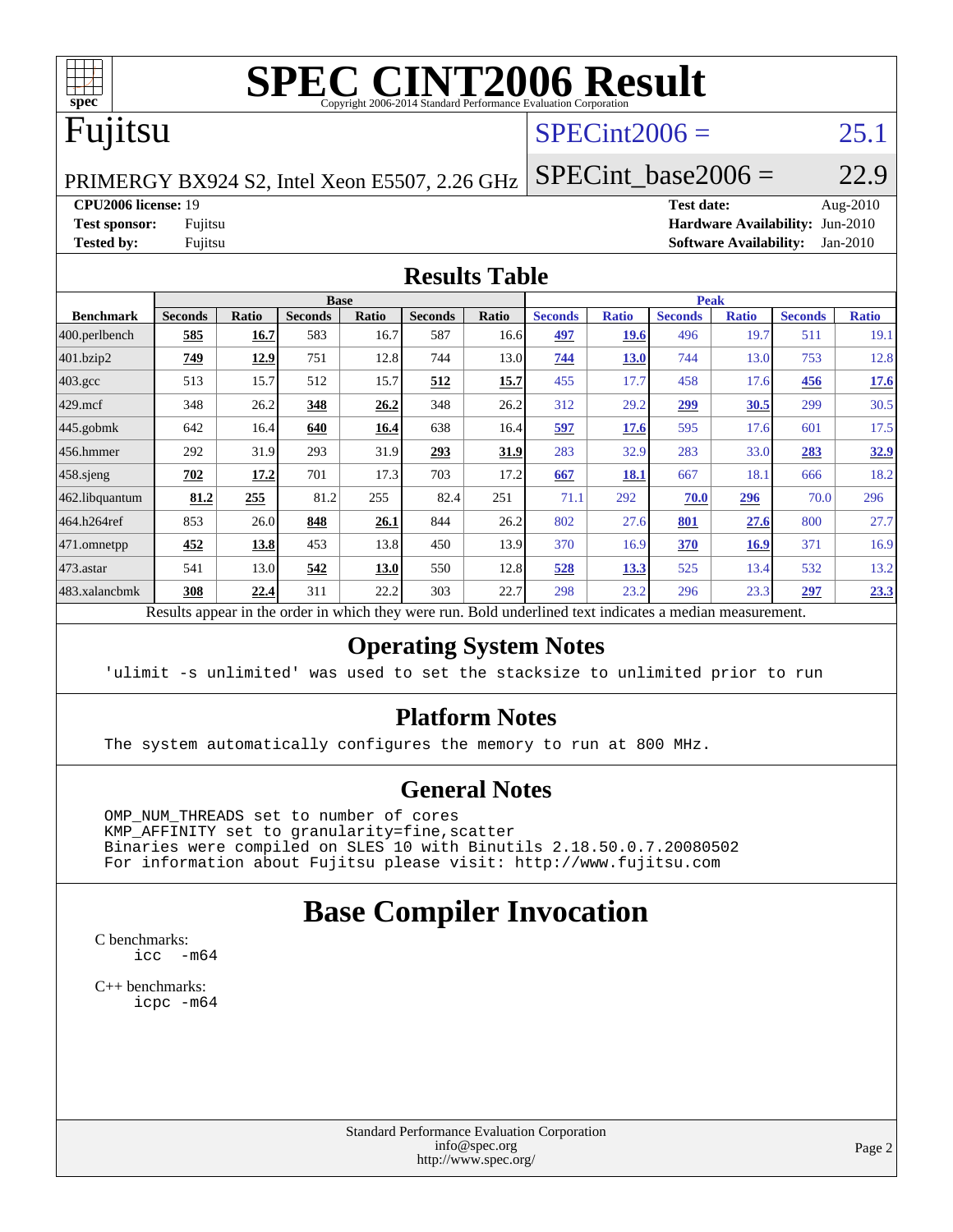

# **[SPEC CINT2006 Result](http://www.spec.org/auto/cpu2006/Docs/result-fields.html#SPECCINT2006Result)**

# Fujitsu

 $SPECint2006 = 25.1$  $SPECint2006 = 25.1$ 

PRIMERGY BX924 S2, Intel Xeon E5507, 2.26 GHz

SPECint base2006 =  $22.9$ 

**[CPU2006 license:](http://www.spec.org/auto/cpu2006/Docs/result-fields.html#CPU2006license)** 19 **[Test date:](http://www.spec.org/auto/cpu2006/Docs/result-fields.html#Testdate)** Aug-2010 **[Test sponsor:](http://www.spec.org/auto/cpu2006/Docs/result-fields.html#Testsponsor)** Fujitsu **[Hardware Availability:](http://www.spec.org/auto/cpu2006/Docs/result-fields.html#HardwareAvailability)** Jun-2010 **[Tested by:](http://www.spec.org/auto/cpu2006/Docs/result-fields.html#Testedby)** Fujitsu **[Software Availability:](http://www.spec.org/auto/cpu2006/Docs/result-fields.html#SoftwareAvailability)** Jan-2010

### **[Base Portability Flags](http://www.spec.org/auto/cpu2006/Docs/result-fields.html#BasePortabilityFlags)**

 400.perlbench: [-DSPEC\\_CPU\\_LP64](http://www.spec.org/cpu2006/results/res2010q3/cpu2006-20100813-12887.flags.html#b400.perlbench_basePORTABILITY_DSPEC_CPU_LP64) [-DSPEC\\_CPU\\_LINUX\\_X64](http://www.spec.org/cpu2006/results/res2010q3/cpu2006-20100813-12887.flags.html#b400.perlbench_baseCPORTABILITY_DSPEC_CPU_LINUX_X64) 401.bzip2: [-DSPEC\\_CPU\\_LP64](http://www.spec.org/cpu2006/results/res2010q3/cpu2006-20100813-12887.flags.html#suite_basePORTABILITY401_bzip2_DSPEC_CPU_LP64) 403.gcc: [-DSPEC\\_CPU\\_LP64](http://www.spec.org/cpu2006/results/res2010q3/cpu2006-20100813-12887.flags.html#suite_basePORTABILITY403_gcc_DSPEC_CPU_LP64) 429.mcf: [-DSPEC\\_CPU\\_LP64](http://www.spec.org/cpu2006/results/res2010q3/cpu2006-20100813-12887.flags.html#suite_basePORTABILITY429_mcf_DSPEC_CPU_LP64) 445.gobmk: [-DSPEC\\_CPU\\_LP64](http://www.spec.org/cpu2006/results/res2010q3/cpu2006-20100813-12887.flags.html#suite_basePORTABILITY445_gobmk_DSPEC_CPU_LP64) 456.hmmer: [-DSPEC\\_CPU\\_LP64](http://www.spec.org/cpu2006/results/res2010q3/cpu2006-20100813-12887.flags.html#suite_basePORTABILITY456_hmmer_DSPEC_CPU_LP64) 458.sjeng: [-DSPEC\\_CPU\\_LP64](http://www.spec.org/cpu2006/results/res2010q3/cpu2006-20100813-12887.flags.html#suite_basePORTABILITY458_sjeng_DSPEC_CPU_LP64) 462.libquantum: [-DSPEC\\_CPU\\_LP64](http://www.spec.org/cpu2006/results/res2010q3/cpu2006-20100813-12887.flags.html#suite_basePORTABILITY462_libquantum_DSPEC_CPU_LP64) [-DSPEC\\_CPU\\_LINUX](http://www.spec.org/cpu2006/results/res2010q3/cpu2006-20100813-12887.flags.html#b462.libquantum_baseCPORTABILITY_DSPEC_CPU_LINUX) 464.h264ref: [-DSPEC\\_CPU\\_LP64](http://www.spec.org/cpu2006/results/res2010q3/cpu2006-20100813-12887.flags.html#suite_basePORTABILITY464_h264ref_DSPEC_CPU_LP64) 471.omnetpp: [-DSPEC\\_CPU\\_LP64](http://www.spec.org/cpu2006/results/res2010q3/cpu2006-20100813-12887.flags.html#suite_basePORTABILITY471_omnetpp_DSPEC_CPU_LP64) 473.astar: [-DSPEC\\_CPU\\_LP64](http://www.spec.org/cpu2006/results/res2010q3/cpu2006-20100813-12887.flags.html#suite_basePORTABILITY473_astar_DSPEC_CPU_LP64) 483.xalancbmk: [-DSPEC\\_CPU\\_LP64](http://www.spec.org/cpu2006/results/res2010q3/cpu2006-20100813-12887.flags.html#suite_basePORTABILITY483_xalancbmk_DSPEC_CPU_LP64) [-DSPEC\\_CPU\\_LINUX](http://www.spec.org/cpu2006/results/res2010q3/cpu2006-20100813-12887.flags.html#b483.xalancbmk_baseCXXPORTABILITY_DSPEC_CPU_LINUX)

#### **[Base Optimization Flags](http://www.spec.org/auto/cpu2006/Docs/result-fields.html#BaseOptimizationFlags)**

[C benchmarks](http://www.spec.org/auto/cpu2006/Docs/result-fields.html#Cbenchmarks):

[-xSSE4.2](http://www.spec.org/cpu2006/results/res2010q3/cpu2006-20100813-12887.flags.html#user_CCbase_f-xSSE42_f91528193cf0b216347adb8b939d4107) [-ipo](http://www.spec.org/cpu2006/results/res2010q3/cpu2006-20100813-12887.flags.html#user_CCbase_f-ipo) [-O3](http://www.spec.org/cpu2006/results/res2010q3/cpu2006-20100813-12887.flags.html#user_CCbase_f-O3) [-no-prec-div](http://www.spec.org/cpu2006/results/res2010q3/cpu2006-20100813-12887.flags.html#user_CCbase_f-no-prec-div) [-static](http://www.spec.org/cpu2006/results/res2010q3/cpu2006-20100813-12887.flags.html#user_CCbase_f-static) [-parallel](http://www.spec.org/cpu2006/results/res2010q3/cpu2006-20100813-12887.flags.html#user_CCbase_f-parallel) [-opt-prefetch](http://www.spec.org/cpu2006/results/res2010q3/cpu2006-20100813-12887.flags.html#user_CCbase_f-opt-prefetch)

[C++ benchmarks:](http://www.spec.org/auto/cpu2006/Docs/result-fields.html#CXXbenchmarks)

[-xSSE4.2](http://www.spec.org/cpu2006/results/res2010q3/cpu2006-20100813-12887.flags.html#user_CXXbase_f-xSSE42_f91528193cf0b216347adb8b939d4107) [-ipo](http://www.spec.org/cpu2006/results/res2010q3/cpu2006-20100813-12887.flags.html#user_CXXbase_f-ipo) [-O3](http://www.spec.org/cpu2006/results/res2010q3/cpu2006-20100813-12887.flags.html#user_CXXbase_f-O3) [-no-prec-div](http://www.spec.org/cpu2006/results/res2010q3/cpu2006-20100813-12887.flags.html#user_CXXbase_f-no-prec-div) [-opt-prefetch](http://www.spec.org/cpu2006/results/res2010q3/cpu2006-20100813-12887.flags.html#user_CXXbase_f-opt-prefetch) [-Wl,-z,muldefs](http://www.spec.org/cpu2006/results/res2010q3/cpu2006-20100813-12887.flags.html#user_CXXbase_link_force_multiple1_74079c344b956b9658436fd1b6dd3a8a) [-L/home/cmplr/usr3/alrahate/cpu2006.1.1.ic11.1/libic11.1-64bit -lsmartheap64](http://www.spec.org/cpu2006/results/res2010q3/cpu2006-20100813-12887.flags.html#user_CXXbase_SmartHeap64_e2306cda84805d1ab360117a79ff779c)

#### **[Base Other Flags](http://www.spec.org/auto/cpu2006/Docs/result-fields.html#BaseOtherFlags)**

[C benchmarks](http://www.spec.org/auto/cpu2006/Docs/result-fields.html#Cbenchmarks):

403.gcc: [-Dalloca=\\_alloca](http://www.spec.org/cpu2006/results/res2010q3/cpu2006-20100813-12887.flags.html#b403.gcc_baseEXTRA_CFLAGS_Dalloca_be3056838c12de2578596ca5467af7f3)

## **[Peak Compiler Invocation](http://www.spec.org/auto/cpu2006/Docs/result-fields.html#PeakCompilerInvocation)**

[C benchmarks \(except as noted below\)](http://www.spec.org/auto/cpu2006/Docs/result-fields.html#Cbenchmarksexceptasnotedbelow):

[icc -m64](http://www.spec.org/cpu2006/results/res2010q3/cpu2006-20100813-12887.flags.html#user_CCpeak_intel_icc_64bit_f346026e86af2a669e726fe758c88044)

400.perlbench: [icc -m32](http://www.spec.org/cpu2006/results/res2010q3/cpu2006-20100813-12887.flags.html#user_peakCCLD400_perlbench_intel_icc_32bit_a6a621f8d50482236b970c6ac5f55f93)

429.mcf: [icc -m32](http://www.spec.org/cpu2006/results/res2010q3/cpu2006-20100813-12887.flags.html#user_peakCCLD429_mcf_intel_icc_32bit_a6a621f8d50482236b970c6ac5f55f93)

445.gobmk: [icc -m32](http://www.spec.org/cpu2006/results/res2010q3/cpu2006-20100813-12887.flags.html#user_peakCCLD445_gobmk_intel_icc_32bit_a6a621f8d50482236b970c6ac5f55f93)

464.h264ref: [icc -m32](http://www.spec.org/cpu2006/results/res2010q3/cpu2006-20100813-12887.flags.html#user_peakCCLD464_h264ref_intel_icc_32bit_a6a621f8d50482236b970c6ac5f55f93)

[C++ benchmarks \(except as noted below\):](http://www.spec.org/auto/cpu2006/Docs/result-fields.html#CXXbenchmarksexceptasnotedbelow) [icpc -m32](http://www.spec.org/cpu2006/results/res2010q3/cpu2006-20100813-12887.flags.html#user_CXXpeak_intel_icpc_32bit_4e5a5ef1a53fd332b3c49e69c3330699)

Continued on next page

Standard Performance Evaluation Corporation [info@spec.org](mailto:info@spec.org) <http://www.spec.org/>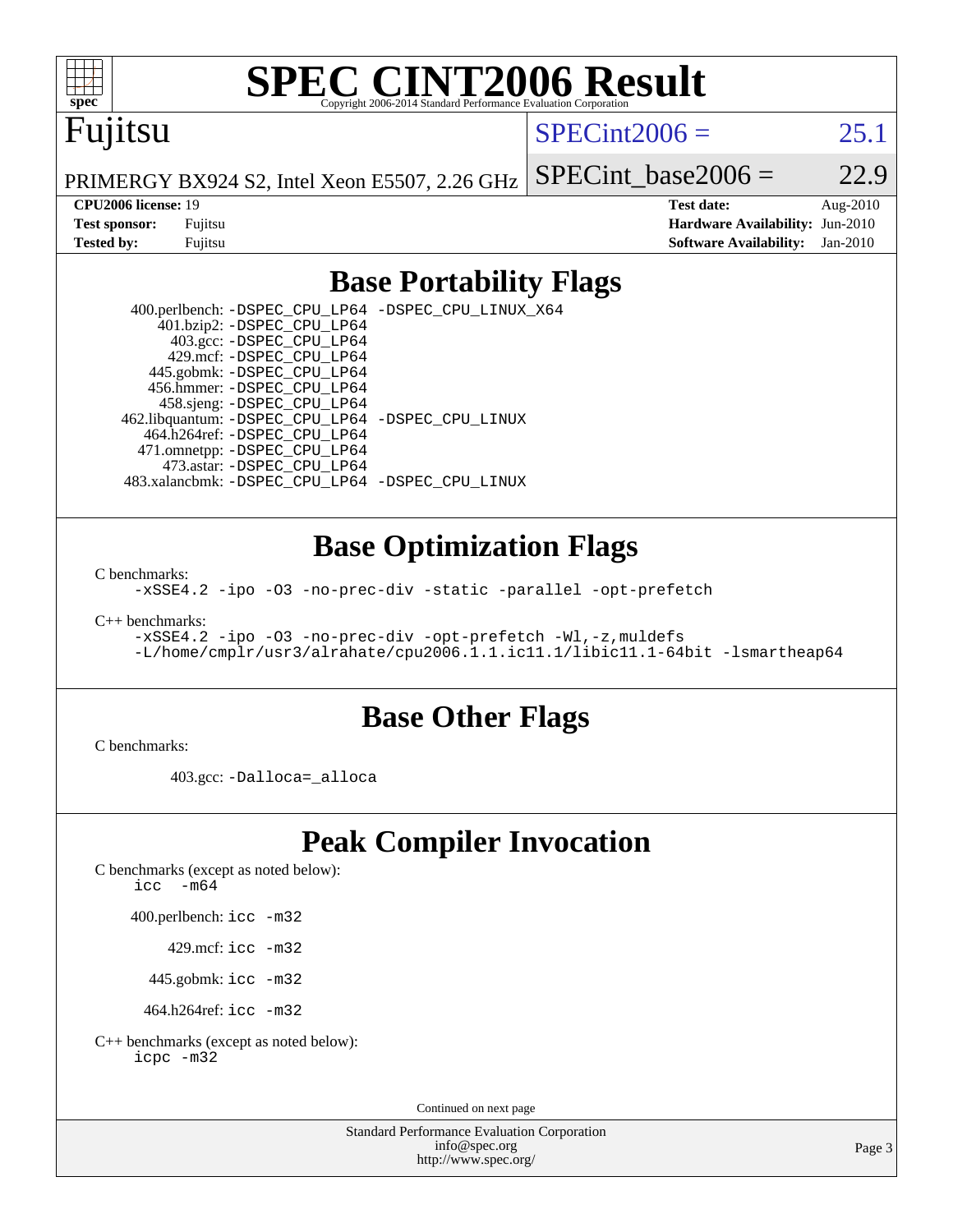

Fujitsu

# **[SPEC CINT2006 Result](http://www.spec.org/auto/cpu2006/Docs/result-fields.html#SPECCINT2006Result)**

 $SPECint2006 = 25.1$  $SPECint2006 = 25.1$ 

PRIMERGY BX924 S2, Intel Xeon E5507, 2.26 GHz SPECint base2006 =  $22.9$ 

**[CPU2006 license:](http://www.spec.org/auto/cpu2006/Docs/result-fields.html#CPU2006license)** 19 **[Test date:](http://www.spec.org/auto/cpu2006/Docs/result-fields.html#Testdate)** Aug-2010 **[Test sponsor:](http://www.spec.org/auto/cpu2006/Docs/result-fields.html#Testsponsor)** Fujitsu **[Hardware Availability:](http://www.spec.org/auto/cpu2006/Docs/result-fields.html#HardwareAvailability)** Jun-2010 **[Tested by:](http://www.spec.org/auto/cpu2006/Docs/result-fields.html#Testedby)** Fujitsu **[Software Availability:](http://www.spec.org/auto/cpu2006/Docs/result-fields.html#SoftwareAvailability)** Jan-2010

# **[Peak Compiler Invocation \(Continued\)](http://www.spec.org/auto/cpu2006/Docs/result-fields.html#PeakCompilerInvocation)**

473.astar: [icpc -m64](http://www.spec.org/cpu2006/results/res2010q3/cpu2006-20100813-12887.flags.html#user_peakCXXLD473_astar_intel_icpc_64bit_fc66a5337ce925472a5c54ad6a0de310)

## **[Peak Portability Flags](http://www.spec.org/auto/cpu2006/Docs/result-fields.html#PeakPortabilityFlags)**

400.perlbench: [-DSPEC\\_CPU\\_LINUX\\_IA32](http://www.spec.org/cpu2006/results/res2010q3/cpu2006-20100813-12887.flags.html#b400.perlbench_peakCPORTABILITY_DSPEC_CPU_LINUX_IA32)

 401.bzip2: [-DSPEC\\_CPU\\_LP64](http://www.spec.org/cpu2006/results/res2010q3/cpu2006-20100813-12887.flags.html#suite_peakPORTABILITY401_bzip2_DSPEC_CPU_LP64) 403.gcc: [-DSPEC\\_CPU\\_LP64](http://www.spec.org/cpu2006/results/res2010q3/cpu2006-20100813-12887.flags.html#suite_peakPORTABILITY403_gcc_DSPEC_CPU_LP64) 456.hmmer: [-DSPEC\\_CPU\\_LP64](http://www.spec.org/cpu2006/results/res2010q3/cpu2006-20100813-12887.flags.html#suite_peakPORTABILITY456_hmmer_DSPEC_CPU_LP64) 458.sjeng: [-DSPEC\\_CPU\\_LP64](http://www.spec.org/cpu2006/results/res2010q3/cpu2006-20100813-12887.flags.html#suite_peakPORTABILITY458_sjeng_DSPEC_CPU_LP64) 462.libquantum: [-DSPEC\\_CPU\\_LP64](http://www.spec.org/cpu2006/results/res2010q3/cpu2006-20100813-12887.flags.html#suite_peakPORTABILITY462_libquantum_DSPEC_CPU_LP64) [-DSPEC\\_CPU\\_LINUX](http://www.spec.org/cpu2006/results/res2010q3/cpu2006-20100813-12887.flags.html#b462.libquantum_peakCPORTABILITY_DSPEC_CPU_LINUX) 473.astar: [-DSPEC\\_CPU\\_LP64](http://www.spec.org/cpu2006/results/res2010q3/cpu2006-20100813-12887.flags.html#suite_peakPORTABILITY473_astar_DSPEC_CPU_LP64) 483.xalancbmk: [-DSPEC\\_CPU\\_LINUX](http://www.spec.org/cpu2006/results/res2010q3/cpu2006-20100813-12887.flags.html#b483.xalancbmk_peakCXXPORTABILITY_DSPEC_CPU_LINUX)

# **[Peak Optimization Flags](http://www.spec.org/auto/cpu2006/Docs/result-fields.html#PeakOptimizationFlags)**

[C benchmarks](http://www.spec.org/auto/cpu2006/Docs/result-fields.html#Cbenchmarks):

 400.perlbench: [-xSSE4.2](http://www.spec.org/cpu2006/results/res2010q3/cpu2006-20100813-12887.flags.html#user_peakPASS2_CFLAGSPASS2_LDCFLAGS400_perlbench_f-xSSE42_f91528193cf0b216347adb8b939d4107)(pass 2) [-prof-gen](http://www.spec.org/cpu2006/results/res2010q3/cpu2006-20100813-12887.flags.html#user_peakPASS1_CFLAGSPASS1_LDCFLAGS400_perlbench_prof_gen_e43856698f6ca7b7e442dfd80e94a8fc)(pass 1) [-ipo](http://www.spec.org/cpu2006/results/res2010q3/cpu2006-20100813-12887.flags.html#user_peakPASS2_CFLAGSPASS2_LDCFLAGS400_perlbench_f-ipo)(pass 2) [-O3](http://www.spec.org/cpu2006/results/res2010q3/cpu2006-20100813-12887.flags.html#user_peakPASS2_CFLAGSPASS2_LDCFLAGS400_perlbench_f-O3)(pass 2) [-no-prec-div](http://www.spec.org/cpu2006/results/res2010q3/cpu2006-20100813-12887.flags.html#user_peakPASS2_CFLAGSPASS2_LDCFLAGS400_perlbench_f-no-prec-div)(pass 2) [-static](http://www.spec.org/cpu2006/results/res2010q3/cpu2006-20100813-12887.flags.html#user_peakPASS2_CFLAGSPASS2_LDCFLAGS400_perlbench_f-static)(pass 2) [-prof-use](http://www.spec.org/cpu2006/results/res2010q3/cpu2006-20100813-12887.flags.html#user_peakPASS2_CFLAGSPASS2_LDCFLAGS400_perlbench_prof_use_bccf7792157ff70d64e32fe3e1250b55)(pass 2) [-ansi-alias](http://www.spec.org/cpu2006/results/res2010q3/cpu2006-20100813-12887.flags.html#user_peakCOPTIMIZE400_perlbench_f-ansi-alias) [-opt-prefetch](http://www.spec.org/cpu2006/results/res2010q3/cpu2006-20100813-12887.flags.html#user_peakCOPTIMIZE400_perlbench_f-opt-prefetch) 401.bzip2: [-xSSE4.2](http://www.spec.org/cpu2006/results/res2010q3/cpu2006-20100813-12887.flags.html#user_peakPASS2_CFLAGSPASS2_LDCFLAGS401_bzip2_f-xSSE42_f91528193cf0b216347adb8b939d4107)(pass 2) [-prof-gen](http://www.spec.org/cpu2006/results/res2010q3/cpu2006-20100813-12887.flags.html#user_peakPASS1_CFLAGSPASS1_LDCFLAGS401_bzip2_prof_gen_e43856698f6ca7b7e442dfd80e94a8fc)(pass 1) [-ipo](http://www.spec.org/cpu2006/results/res2010q3/cpu2006-20100813-12887.flags.html#user_peakPASS2_CFLAGSPASS2_LDCFLAGS401_bzip2_f-ipo)(pass 2) [-O3](http://www.spec.org/cpu2006/results/res2010q3/cpu2006-20100813-12887.flags.html#user_peakPASS2_CFLAGSPASS2_LDCFLAGS401_bzip2_f-O3)(pass 2) [-no-prec-div](http://www.spec.org/cpu2006/results/res2010q3/cpu2006-20100813-12887.flags.html#user_peakCOPTIMIZEPASS2_CFLAGSPASS2_LDCFLAGS401_bzip2_f-no-prec-div) [-static](http://www.spec.org/cpu2006/results/res2010q3/cpu2006-20100813-12887.flags.html#user_peakPASS2_CFLAGSPASS2_LDCFLAGS401_bzip2_f-static)(pass 2) [-prof-use](http://www.spec.org/cpu2006/results/res2010q3/cpu2006-20100813-12887.flags.html#user_peakPASS2_CFLAGSPASS2_LDCFLAGS401_bzip2_prof_use_bccf7792157ff70d64e32fe3e1250b55)(pass 2) [-auto-ilp32](http://www.spec.org/cpu2006/results/res2010q3/cpu2006-20100813-12887.flags.html#user_peakCOPTIMIZE401_bzip2_f-auto-ilp32) [-opt-prefetch](http://www.spec.org/cpu2006/results/res2010q3/cpu2006-20100813-12887.flags.html#user_peakCOPTIMIZE401_bzip2_f-opt-prefetch) [-ansi-alias](http://www.spec.org/cpu2006/results/res2010q3/cpu2006-20100813-12887.flags.html#user_peakCOPTIMIZE401_bzip2_f-ansi-alias) 403.gcc: [-xSSE4.2](http://www.spec.org/cpu2006/results/res2010q3/cpu2006-20100813-12887.flags.html#user_peakCOPTIMIZE403_gcc_f-xSSE42_f91528193cf0b216347adb8b939d4107) [-ipo](http://www.spec.org/cpu2006/results/res2010q3/cpu2006-20100813-12887.flags.html#user_peakCOPTIMIZE403_gcc_f-ipo) [-O3](http://www.spec.org/cpu2006/results/res2010q3/cpu2006-20100813-12887.flags.html#user_peakCOPTIMIZE403_gcc_f-O3) [-no-prec-div](http://www.spec.org/cpu2006/results/res2010q3/cpu2006-20100813-12887.flags.html#user_peakCOPTIMIZE403_gcc_f-no-prec-div) [-static](http://www.spec.org/cpu2006/results/res2010q3/cpu2006-20100813-12887.flags.html#user_peakCOPTIMIZE403_gcc_f-static) [-inline-calloc](http://www.spec.org/cpu2006/results/res2010q3/cpu2006-20100813-12887.flags.html#user_peakCOPTIMIZE403_gcc_f-inline-calloc) [-opt-malloc-options=3](http://www.spec.org/cpu2006/results/res2010q3/cpu2006-20100813-12887.flags.html#user_peakCOPTIMIZE403_gcc_f-opt-malloc-options_13ab9b803cf986b4ee62f0a5998c2238) [-auto-ilp32](http://www.spec.org/cpu2006/results/res2010q3/cpu2006-20100813-12887.flags.html#user_peakCOPTIMIZE403_gcc_f-auto-ilp32) 429.mcf: [-xSSE4.2](http://www.spec.org/cpu2006/results/res2010q3/cpu2006-20100813-12887.flags.html#user_peakCOPTIMIZE429_mcf_f-xSSE42_f91528193cf0b216347adb8b939d4107) [-ipo](http://www.spec.org/cpu2006/results/res2010q3/cpu2006-20100813-12887.flags.html#user_peakCOPTIMIZE429_mcf_f-ipo) [-O3](http://www.spec.org/cpu2006/results/res2010q3/cpu2006-20100813-12887.flags.html#user_peakCOPTIMIZE429_mcf_f-O3) [-no-prec-div](http://www.spec.org/cpu2006/results/res2010q3/cpu2006-20100813-12887.flags.html#user_peakCOPTIMIZE429_mcf_f-no-prec-div) [-static](http://www.spec.org/cpu2006/results/res2010q3/cpu2006-20100813-12887.flags.html#user_peakCOPTIMIZE429_mcf_f-static) [-opt-prefetch](http://www.spec.org/cpu2006/results/res2010q3/cpu2006-20100813-12887.flags.html#user_peakCOPTIMIZE429_mcf_f-opt-prefetch) 445.gobmk: [-xSSE4.2](http://www.spec.org/cpu2006/results/res2010q3/cpu2006-20100813-12887.flags.html#user_peakPASS2_CFLAGSPASS2_LDCFLAGS445_gobmk_f-xSSE42_f91528193cf0b216347adb8b939d4107)(pass 2) [-prof-gen](http://www.spec.org/cpu2006/results/res2010q3/cpu2006-20100813-12887.flags.html#user_peakPASS1_CFLAGSPASS1_LDCFLAGS445_gobmk_prof_gen_e43856698f6ca7b7e442dfd80e94a8fc)(pass 1) [-prof-use](http://www.spec.org/cpu2006/results/res2010q3/cpu2006-20100813-12887.flags.html#user_peakPASS2_CFLAGSPASS2_LDCFLAGS445_gobmk_prof_use_bccf7792157ff70d64e32fe3e1250b55)(pass 2) [-O2](http://www.spec.org/cpu2006/results/res2010q3/cpu2006-20100813-12887.flags.html#user_peakCOPTIMIZE445_gobmk_f-O2) [-ipo](http://www.spec.org/cpu2006/results/res2010q3/cpu2006-20100813-12887.flags.html#user_peakCOPTIMIZE445_gobmk_f-ipo) [-no-prec-div](http://www.spec.org/cpu2006/results/res2010q3/cpu2006-20100813-12887.flags.html#user_peakCOPTIMIZE445_gobmk_f-no-prec-div) [-ansi-alias](http://www.spec.org/cpu2006/results/res2010q3/cpu2006-20100813-12887.flags.html#user_peakCOPTIMIZE445_gobmk_f-ansi-alias) 456.hmmer: [-xSSE4.2](http://www.spec.org/cpu2006/results/res2010q3/cpu2006-20100813-12887.flags.html#user_peakCOPTIMIZE456_hmmer_f-xSSE42_f91528193cf0b216347adb8b939d4107) [-ipo](http://www.spec.org/cpu2006/results/res2010q3/cpu2006-20100813-12887.flags.html#user_peakCOPTIMIZE456_hmmer_f-ipo) [-O3](http://www.spec.org/cpu2006/results/res2010q3/cpu2006-20100813-12887.flags.html#user_peakCOPTIMIZE456_hmmer_f-O3) [-no-prec-div](http://www.spec.org/cpu2006/results/res2010q3/cpu2006-20100813-12887.flags.html#user_peakCOPTIMIZE456_hmmer_f-no-prec-div) [-static](http://www.spec.org/cpu2006/results/res2010q3/cpu2006-20100813-12887.flags.html#user_peakCOPTIMIZE456_hmmer_f-static) [-unroll2](http://www.spec.org/cpu2006/results/res2010q3/cpu2006-20100813-12887.flags.html#user_peakCOPTIMIZE456_hmmer_f-unroll_784dae83bebfb236979b41d2422d7ec2) [-ansi-alias](http://www.spec.org/cpu2006/results/res2010q3/cpu2006-20100813-12887.flags.html#user_peakCOPTIMIZE456_hmmer_f-ansi-alias) [-auto-ilp32](http://www.spec.org/cpu2006/results/res2010q3/cpu2006-20100813-12887.flags.html#user_peakCOPTIMIZE456_hmmer_f-auto-ilp32) 458.sjeng: [-xSSE4.2](http://www.spec.org/cpu2006/results/res2010q3/cpu2006-20100813-12887.flags.html#user_peakPASS2_CFLAGSPASS2_LDCFLAGS458_sjeng_f-xSSE42_f91528193cf0b216347adb8b939d4107)(pass 2) [-prof-gen](http://www.spec.org/cpu2006/results/res2010q3/cpu2006-20100813-12887.flags.html#user_peakPASS1_CFLAGSPASS1_LDCFLAGS458_sjeng_prof_gen_e43856698f6ca7b7e442dfd80e94a8fc)(pass 1) [-ipo](http://www.spec.org/cpu2006/results/res2010q3/cpu2006-20100813-12887.flags.html#user_peakPASS2_CFLAGSPASS2_LDCFLAGS458_sjeng_f-ipo)(pass 2) [-O3](http://www.spec.org/cpu2006/results/res2010q3/cpu2006-20100813-12887.flags.html#user_peakPASS2_CFLAGSPASS2_LDCFLAGS458_sjeng_f-O3)(pass 2) [-no-prec-div](http://www.spec.org/cpu2006/results/res2010q3/cpu2006-20100813-12887.flags.html#user_peakPASS2_CFLAGSPASS2_LDCFLAGS458_sjeng_f-no-prec-div)(pass 2) [-static](http://www.spec.org/cpu2006/results/res2010q3/cpu2006-20100813-12887.flags.html#user_peakPASS2_CFLAGSPASS2_LDCFLAGS458_sjeng_f-static)(pass 2) [-prof-use](http://www.spec.org/cpu2006/results/res2010q3/cpu2006-20100813-12887.flags.html#user_peakPASS2_CFLAGSPASS2_LDCFLAGS458_sjeng_prof_use_bccf7792157ff70d64e32fe3e1250b55)(pass 2) [-unroll4](http://www.spec.org/cpu2006/results/res2010q3/cpu2006-20100813-12887.flags.html#user_peakCOPTIMIZE458_sjeng_f-unroll_4e5e4ed65b7fd20bdcd365bec371b81f) 462.libquantum: [-xSSE4.2](http://www.spec.org/cpu2006/results/res2010q3/cpu2006-20100813-12887.flags.html#user_peakCOPTIMIZE462_libquantum_f-xSSE42_f91528193cf0b216347adb8b939d4107) [-ipo](http://www.spec.org/cpu2006/results/res2010q3/cpu2006-20100813-12887.flags.html#user_peakCOPTIMIZE462_libquantum_f-ipo) [-O3](http://www.spec.org/cpu2006/results/res2010q3/cpu2006-20100813-12887.flags.html#user_peakCOPTIMIZE462_libquantum_f-O3) [-no-prec-div](http://www.spec.org/cpu2006/results/res2010q3/cpu2006-20100813-12887.flags.html#user_peakCOPTIMIZE462_libquantum_f-no-prec-div) [-static](http://www.spec.org/cpu2006/results/res2010q3/cpu2006-20100813-12887.flags.html#user_peakCOPTIMIZE462_libquantum_f-static) [-parallel](http://www.spec.org/cpu2006/results/res2010q3/cpu2006-20100813-12887.flags.html#user_peakCOPTIMIZE462_libquantum_f-parallel) [-opt-prefetch](http://www.spec.org/cpu2006/results/res2010q3/cpu2006-20100813-12887.flags.html#user_peakCOPTIMIZE462_libquantum_f-opt-prefetch) [-par-schedule-static=32768](http://www.spec.org/cpu2006/results/res2010q3/cpu2006-20100813-12887.flags.html#user_peakCOPTIMIZE462_libquantum_f-par-schedule_9386bcd99ba64e99ee01d1aafefddd14) [-ansi-alias](http://www.spec.org/cpu2006/results/res2010q3/cpu2006-20100813-12887.flags.html#user_peakCOPTIMIZE462_libquantum_f-ansi-alias) 464.h264ref: [-xSSE4.2](http://www.spec.org/cpu2006/results/res2010q3/cpu2006-20100813-12887.flags.html#user_peakPASS2_CFLAGSPASS2_LDCFLAGS464_h264ref_f-xSSE42_f91528193cf0b216347adb8b939d4107)(pass 2) [-prof-gen](http://www.spec.org/cpu2006/results/res2010q3/cpu2006-20100813-12887.flags.html#user_peakPASS1_CFLAGSPASS1_LDCFLAGS464_h264ref_prof_gen_e43856698f6ca7b7e442dfd80e94a8fc)(pass 1) [-ipo](http://www.spec.org/cpu2006/results/res2010q3/cpu2006-20100813-12887.flags.html#user_peakPASS2_CFLAGSPASS2_LDCFLAGS464_h264ref_f-ipo)(pass 2) [-O3](http://www.spec.org/cpu2006/results/res2010q3/cpu2006-20100813-12887.flags.html#user_peakPASS2_CFLAGSPASS2_LDCFLAGS464_h264ref_f-O3)(pass 2) [-no-prec-div](http://www.spec.org/cpu2006/results/res2010q3/cpu2006-20100813-12887.flags.html#user_peakPASS2_CFLAGSPASS2_LDCFLAGS464_h264ref_f-no-prec-div)(pass 2) [-static](http://www.spec.org/cpu2006/results/res2010q3/cpu2006-20100813-12887.flags.html#user_peakPASS2_CFLAGSPASS2_LDCFLAGS464_h264ref_f-static)(pass 2) [-prof-use](http://www.spec.org/cpu2006/results/res2010q3/cpu2006-20100813-12887.flags.html#user_peakPASS2_CFLAGSPASS2_LDCFLAGS464_h264ref_prof_use_bccf7792157ff70d64e32fe3e1250b55)(pass 2) [-unroll2](http://www.spec.org/cpu2006/results/res2010q3/cpu2006-20100813-12887.flags.html#user_peakCOPTIMIZE464_h264ref_f-unroll_784dae83bebfb236979b41d2422d7ec2) [-ansi-alias](http://www.spec.org/cpu2006/results/res2010q3/cpu2006-20100813-12887.flags.html#user_peakCOPTIMIZE464_h264ref_f-ansi-alias)

Continued on next page

Standard Performance Evaluation Corporation [info@spec.org](mailto:info@spec.org) <http://www.spec.org/>